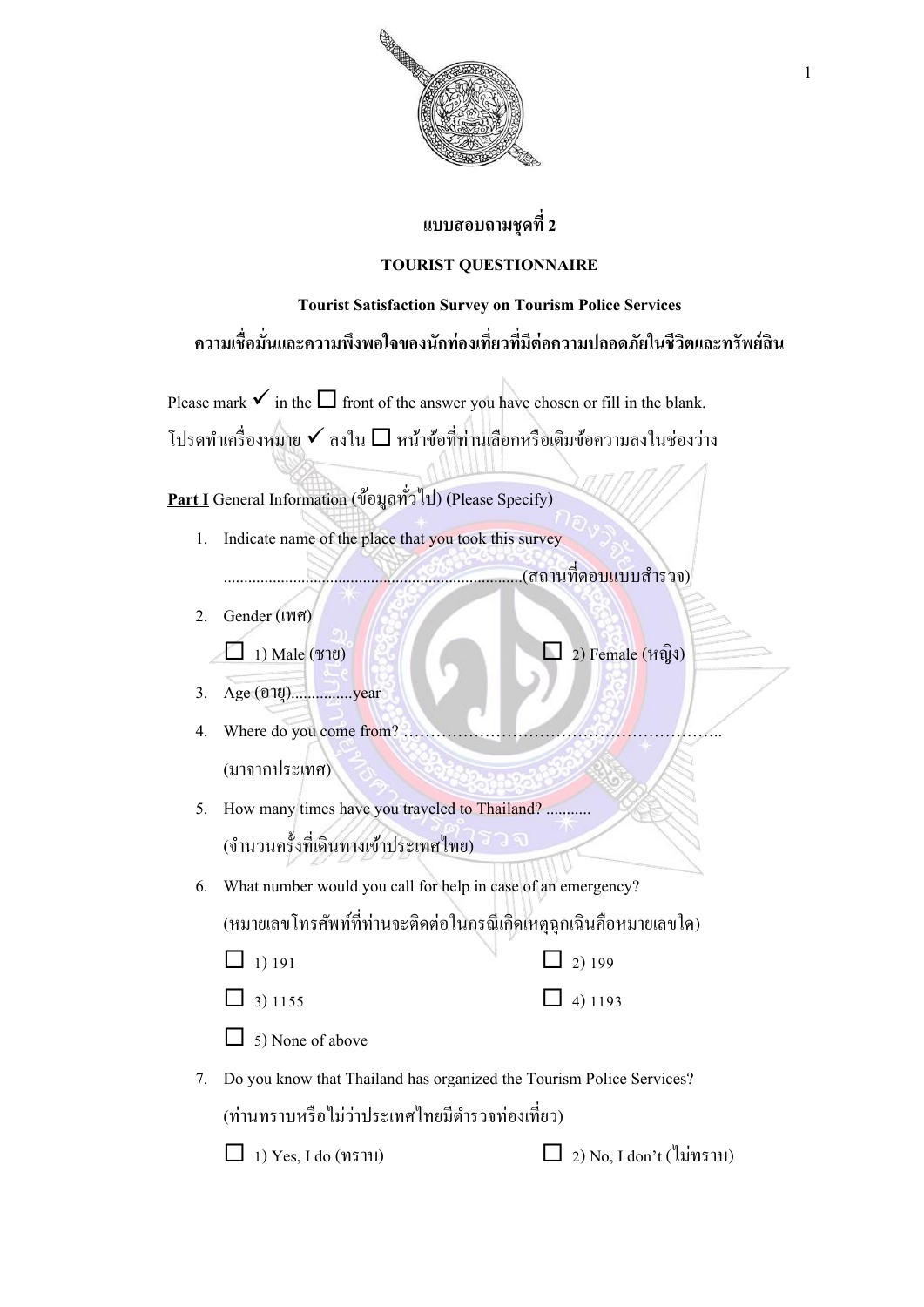8. Do you know about the duty of Thailand Tourism Police Services?

(ท่านทราบหรือไม่ว่าตำรวจท่องเที่ยวมีหน้าที่อย่างไร)

 $\Box$  1) Yes, I do (ทราบ)  $\Box$  2) No, I don't (ไม่ทราบ)

**Part II** Tourists Satisfaction on Tourism Police Services

(ความเชื่อมั่นและความพึงพอใจของนักท่องเที่ยวที่มีต่อความปลอดภัยในชีวิตและทรัพย์สิน)

Please check  $\checkmark$  one answer per question in the box  $\Box$ 

 $\tilde{a}$ (โปรดทำเครื่องหมาย  $\checkmark$  ลงใน  $\Box$  ที่กำหนดให้ที่ตรงกับระดับความพึงพอใจของท่านมากที่สุด)

|                                                                     | <b>Point of satisfaction</b> |              |   |   |             |
|---------------------------------------------------------------------|------------------------------|--------------|---|---|-------------|
| <b>Question</b>                                                     | <b>Less</b>                  |              |   |   | <b>More</b> |
|                                                                     | 1                            | $\mathbf{2}$ | 3 | 4 | 5           |
| Procedure (ด้านกระบวนการ/ขั้นตอนการให้บริการ)                       |                              |              |   |   |             |
| 1. Since the time of your arrival, Have you met any tourist         |                              |              |   |   |             |
| police?                                                             |                              |              |   |   |             |
| (ตั้งแต่เดินทางเข้ามาในประเทศไทย <mark>ท่า</mark> นสามารถสังเกตเห็น |                              |              |   |   |             |
| ตำรวจท่องเที่ยว)                                                    |                              |              |   |   |             |
| 2. Since the time of your arrival, are there adequate signs for     |                              |              |   |   |             |
| numbers 1155 to contact tourist police?                             |                              |              |   |   |             |
| (ตั้งแต่เดินทางเข้ามาในประเทศใทยท่านสามารถสังเกตเห็นป้าย            |                              |              |   |   |             |
| บอกข้อมูลหรือหมายเลขโทรศัพท์สำหรับติดต่อตำรวจท่องเที่ยว             |                              |              |   |   |             |
| 1155)                                                               |                              |              |   |   |             |
| 3. Have you ever received a leaflet introducing tourist police      |                              |              |   |   |             |
| while traveling in Thailand?                                        |                              |              |   |   |             |
| (ท่านใด้รับแผ่นพับที่ให้คำแนะนำเกี่ยวกับเจ้าหน้าที่ตำรวจ            |                              |              |   |   |             |
| ท่องเที่ยวขณะเดินทางท่องเที่ยวในประเทศไทย)                          |                              |              |   |   |             |
| 4. Are there adequate tourist police service post or patrol cars?   |                              |              |   |   |             |
| (ปริมาณจุดบริการหรือรถสายตรวจของตำรวจท่องเที่ยวมี                   |                              |              |   |   |             |
| เพียงพอหรือไม่)                                                     |                              |              |   |   |             |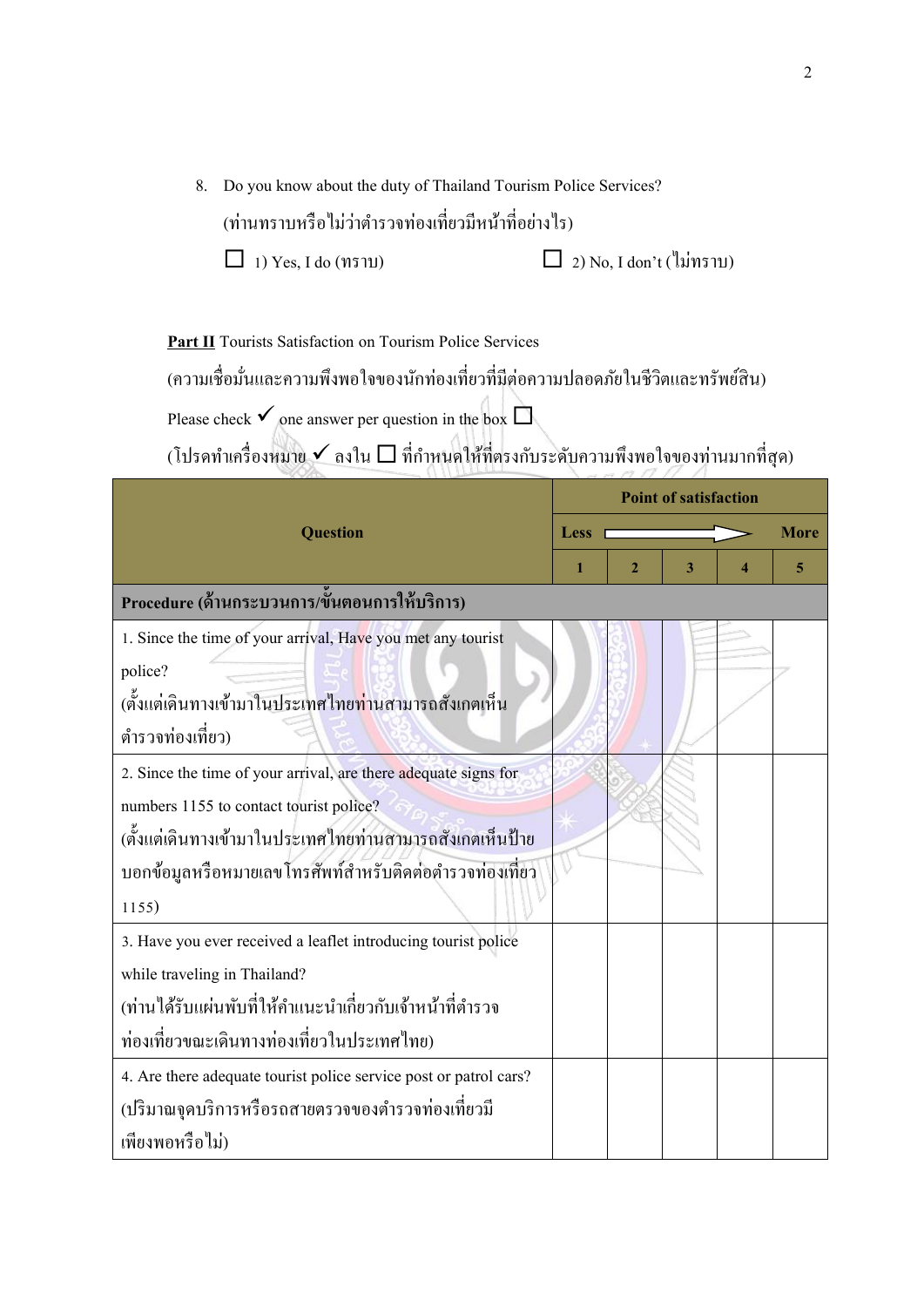|                                                                                   |      | <b>Point of satisfaction</b> |   |   |      |  |  |  |
|-----------------------------------------------------------------------------------|------|------------------------------|---|---|------|--|--|--|
| <b>Question</b>                                                                   | Less |                              |   |   | More |  |  |  |
|                                                                                   | 1    | 2                            | 3 | 4 | 5    |  |  |  |
| 5. You see that the tourist police always patrol any area                         |      |                              |   |   |      |  |  |  |
| (ท่านใด้พบเห็นตำรวจท่องเที่ยวออกตรวจพื้นที่อย่างสม่ำเสมอ)                         |      |                              |   |   |      |  |  |  |
| 6. The tourist police can take charge of the thief immediately                    |      |                              |   |   |      |  |  |  |
| (เมื่อเกิดกดีขึ้นตำรวจท่องเที่ยวสามารถจับกุมคนร้ายใด้อย่าง                        |      |                              |   |   |      |  |  |  |
| รวดเร็ว และทันท่วงที)                                                             |      |                              |   |   |      |  |  |  |
| 7. The tourist police can help and service the tourists politely                  |      |                              |   |   |      |  |  |  |
| and sincerely.                                                                    |      |                              |   |   |      |  |  |  |
| (ตำรวจท่องเที่ยวให้ความช่วยเหลือ และบริการนักท่องเที่ยวด้วย                       |      |                              |   |   |      |  |  |  |
| ความสุภาพและเป็นกันเอง)                                                           |      |                              |   |   |      |  |  |  |
| 8. There are many centers for complaining of the tourist                          |      |                              |   |   |      |  |  |  |
| (ตำรวจท่องเที่ยวมีหน่วยรับแจ้งเหตุในพื้นที่แหล่งท่องเที่ยวมาก                     |      |                              |   |   |      |  |  |  |
| เพียงพอ)                                                                          |      |                              |   |   |      |  |  |  |
| 9. There are many warning posters and brochures in the                            |      |                              |   |   |      |  |  |  |
| dangerous area.                                                                   |      |                              |   |   |      |  |  |  |
| ้<br>(มีป้ายและแผ่นพับเตือนนักท่องเที่ยวใน <mark>บริ</mark> เวณที่มีความเสี่ยงการ |      |                              |   |   |      |  |  |  |
| เกิดอันตราย)                                                                      |      |                              |   |   |      |  |  |  |
| Trust (ด้านความเชื่อมัน)                                                          |      |                              |   |   |      |  |  |  |
| 10. Do you feel your life and assets well guarded while                           |      |                              |   |   |      |  |  |  |
| traveling in Thailand?                                                            |      |                              |   |   |      |  |  |  |
| (ท่านรู้สึกปลอคภัยในชีวิตและทรัพย์สิน ในขณะเดินทาง                                |      |                              |   |   |      |  |  |  |
| ท่องเที่ยวในประเทศไทย)                                                            |      |                              |   |   |      |  |  |  |
| 11. Do you feel your freedom as stated in the laws of Thailand                    |      |                              |   |   |      |  |  |  |
| while traveling in Thailand?                                                      |      |                              |   |   |      |  |  |  |
| (ท่านรู้สึกมีเสรีภาพตามขอบเขตที่กฎหมายใทยกำหนด ในขณะ                              |      |                              |   |   |      |  |  |  |
| เดินทางท่องเที่ยวในประเทศไทย)                                                     |      |                              |   |   |      |  |  |  |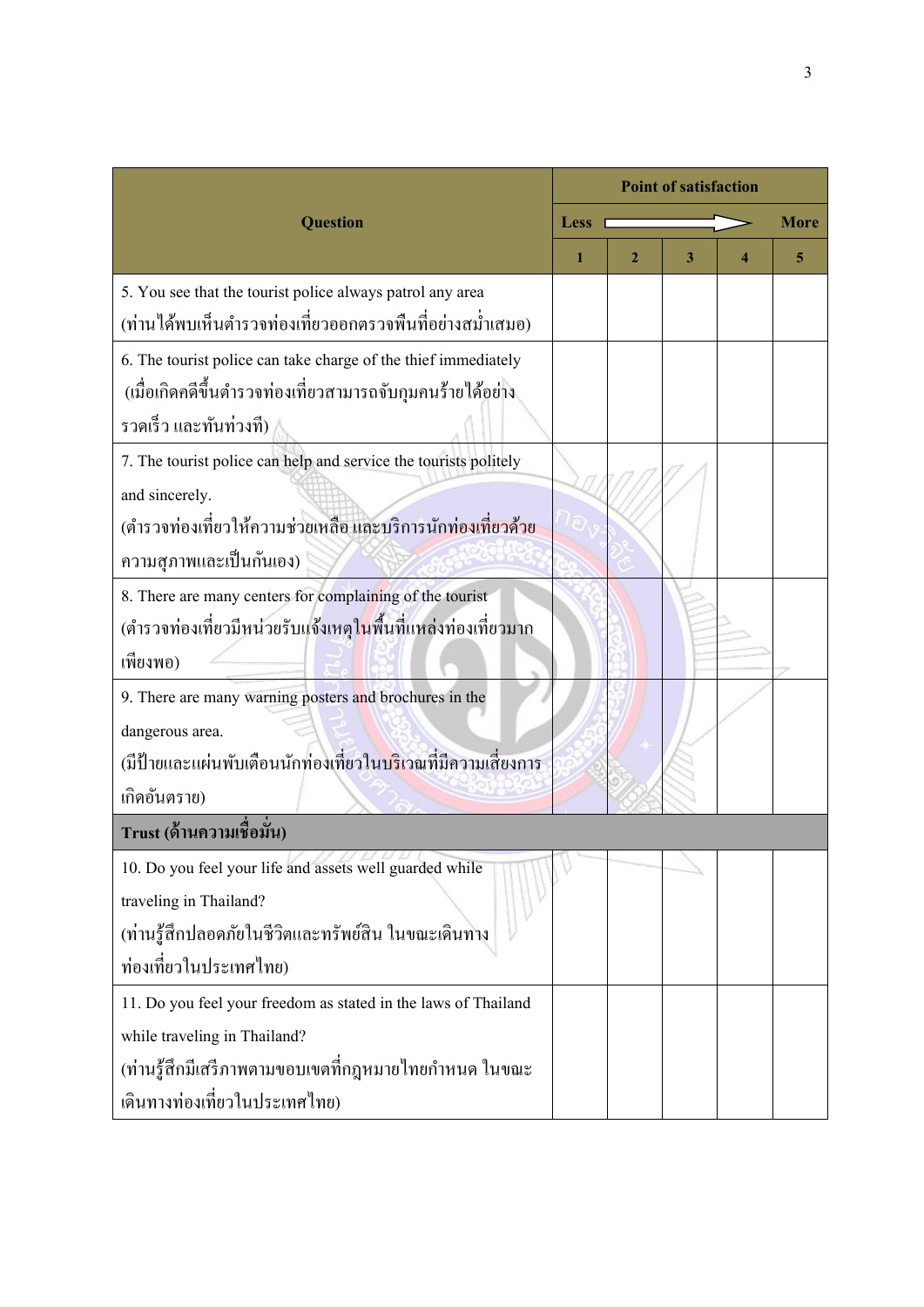|                                                                              | <b>Point of satisfaction</b> |              |   |   |             |
|------------------------------------------------------------------------------|------------------------------|--------------|---|---|-------------|
| <b>Question</b>                                                              | <b>Less</b>                  |              |   |   | <b>More</b> |
|                                                                              | 1                            | $\mathbf{2}$ | 3 | 4 | 5           |
| 12. Tourist police were able to assist you from not being taken              |                              |              |   |   |             |
| by the business entrepreneurs.                                               |                              |              |   |   |             |
| (เจ้าหน้าที่ตำรวจท่องเที่ยวสามารถช่วยเหลือท่านจากการถูกเอา                   |                              |              |   |   |             |
| รัคเอาเปรียบจากผู้ประกอบการ)                                                 |                              |              |   |   |             |
| 13. There are the sale of goods, food and drink for the tourists             |                              |              |   |   |             |
| that having the higher price than their value.                               |                              |              |   |   |             |
| (การคุ้มครองจากตำรวจท่องเที่ยวในการจำหน่ายสินค้า อาหาร                       |                              |              |   |   |             |
| และเครื่องดื่มแก่นักท่องเที่ยวสูงกว่ามูลค่าความเป็ <mark>นจริง)</mark>       |                              |              |   |   |             |
| 14. There are any persons to persuade and force the tourists to              |                              |              |   |   |             |
| buy the goods that having the higher price than their value.                 |                              |              |   |   |             |
| ้<br>(มีบุคคลเข้ามาชักชวนเพื่อนำเที่ยวแล <mark>ะ</mark> ยัดเยียดสินค้าให้กับ |                              |              |   |   |             |
| นักท่องเที่ยวและคิดราคาที่แพงเกิน <mark>จริ</mark> ง)                        |                              |              |   |   |             |
| 15. There tourists have been threatened or blackmailed by any                |                              |              |   |   |             |
| persons in the case of not to pay the extra money for the goods,             |                              |              |   |   |             |
| food and the service or shows that having the higher price than              |                              |              |   |   |             |
| their value.                                                                 |                              |              |   |   |             |
| (ใค้รับการคุ้มครองจากตำรวจท่องเที่ยวในกรณีถูกข่มขู่หรือ                      |                              |              |   |   |             |
| กรรโชกทรัพย์ กรณีไม่ยินยอมชดใช้ค่าบริการ หรือค่าเสียหาย                      |                              |              |   |   |             |
| ตามที่สมควร เช่น ค่าอาหาร ค่าบริการ/โชว์ แพงเกินจริง)                        |                              |              |   |   |             |
| 16. There tourists have been threatened or blackmailed by any                |                              |              |   |   |             |
| persons in the case of not to pay the extra money for the                    |                              |              |   |   |             |
| accident happening from the demand of damage of goods and                    |                              |              |   |   |             |
| service.                                                                     |                              |              |   |   |             |
| (ใค้รับการคุ้มครองจากตำรวจท่องเที่ยวในกรณีถูกข่มขู่หรือ                      |                              |              |   |   |             |
| กรรโชกทรัพย์ กรณีไม่ยินยอมชดใช้ค่าชดเชยอุบัติเหตุที่เกิดขึ้น                 |                              |              |   |   |             |
| จากการเรียกร้องค่าเสียหาย)                                                   |                              |              |   |   |             |
|                                                                              |                              |              |   |   |             |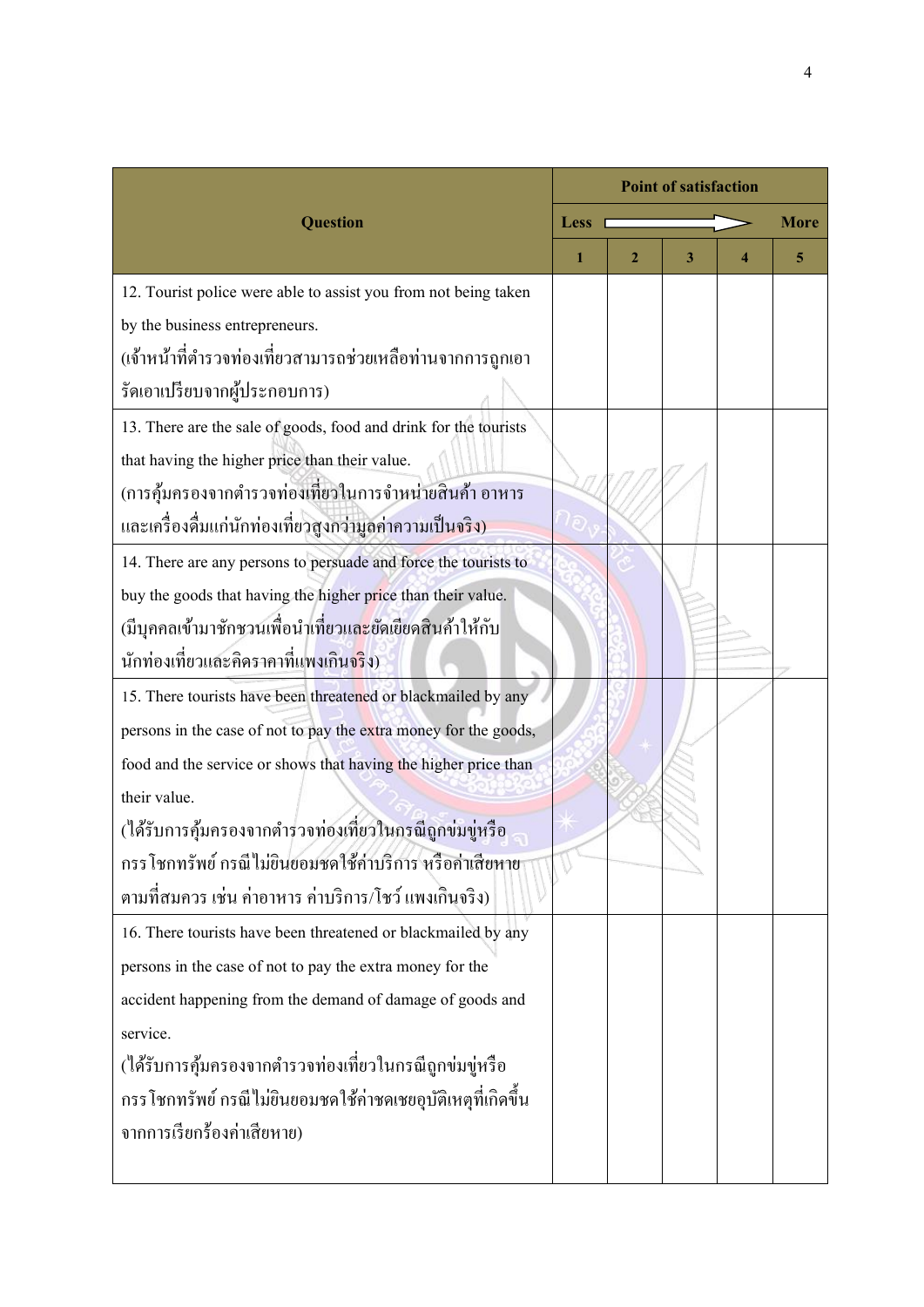|                                                                     | <b>Point of satisfaction</b> |   |   |  |      |
|---------------------------------------------------------------------|------------------------------|---|---|--|------|
| <b>Question</b>                                                     | <b>Less</b>                  |   |   |  | More |
|                                                                     | 1                            | 2 | 3 |  | 5    |
| 17. Having confidence in the protective system for guarding         |                              |   |   |  |      |
| assets.                                                             |                              |   |   |  |      |
| (ความมั่นใจการรักษาความปลอดภัยด้านทรัพย์สิน เช่น ลักทรัพย์          |                              |   |   |  |      |
| จี้และวิ่งราว)                                                      |                              |   |   |  |      |
| 18. Having confidence in the protective system for tourist not      |                              |   |   |  |      |
| being assaulted.                                                    |                              |   |   |  |      |
| (ความมั่นใจการรักษาความปลอดภัยจากการถูกทำร้ายร่างกาย)               |                              |   |   |  |      |
| 19. Having confidence in the protective system for tourist not      |                              |   |   |  |      |
| being deceived into illegal gambling ring.                          |                              |   |   |  |      |
| (ความมั่นใจการรักษาความปล <mark>อ</mark> ดภัยจากการถูกล่อลวงเล่นการ |                              |   |   |  |      |
| พนัน)                                                               |                              |   |   |  |      |
| 20. Having confidence in the protective system for tourist from     |                              |   |   |  |      |
| counterfeit credit cards.                                           |                              |   |   |  |      |
| (ความมั่นใจการรักษาความปลอดภัย <mark>จาก</mark> การถูกปลอมแปลงบัตร  |                              |   |   |  |      |
| เครดิต)                                                             |                              |   |   |  |      |
| 21. Having confidence in the protective system for tourist not      |                              |   |   |  |      |
| engaging in illegal drug sale.                                      |                              |   |   |  |      |
| (ความมั่นใจการรักษาความปลอดภัยจากการถูกหลอกลวงให้ซื้อ               |                              |   |   |  |      |
| ยาเสพติด)                                                           |                              |   |   |  |      |
| 22. Having confidence in the protective system for tourist not      |                              |   |   |  |      |
| engaging in illegal sex fraud.                                      |                              |   |   |  |      |
| (ความมั่นใจการรักษาความปลอดภัยจากการถูกหลอกลวงซื้อ                  |                              |   |   |  |      |
| บริการทางเพศ)                                                       |                              |   |   |  |      |
| 23. Having confidence in the protective system for tourist not      |                              |   |   |  |      |
| being deceived by tour guide or tour companies.                     |                              |   |   |  |      |
| (ความมั่นใจการรักษาความปลอดภัยจากการถูกหลอกลวงจาก                   |                              |   |   |  |      |
| ใกด์หรือบริษัทนำเที่ยว)                                             |                              |   |   |  |      |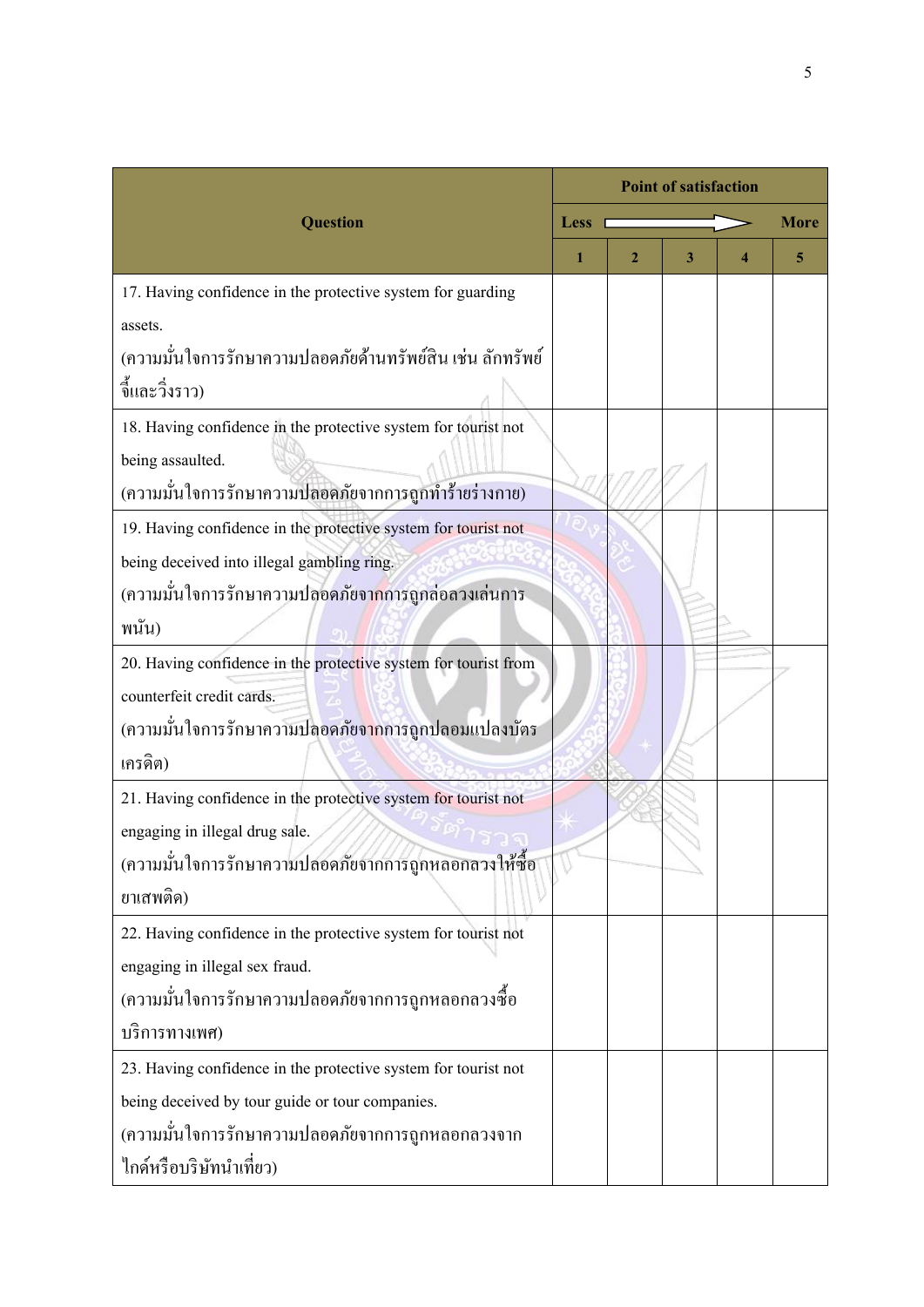|                                                                             |      | <b>Point of satisfaction</b> |   |  |      |  |  |
|-----------------------------------------------------------------------------|------|------------------------------|---|--|------|--|--|
| <b>Question</b>                                                             | Less |                              |   |  | More |  |  |
|                                                                             | 1    | $\mathbf 2$                  | 3 |  | 5    |  |  |
| 24. Having confidence in the protective system for tourist not              |      |                              |   |  |      |  |  |
| being deceived by non-public transportation drivers.                        |      |                              |   |  |      |  |  |
| (ความมั่นใจการรักษาความปลอดภัยจากการถูกหลอกลวงจากรถ                         |      |                              |   |  |      |  |  |
| รับจ้างไม่ประจำทาง)                                                         |      |                              |   |  |      |  |  |
| 25. Having confidence in the protective system for tourist not              |      |                              |   |  |      |  |  |
| being deceived by public transportation drivers such as Taxi and            |      |                              |   |  |      |  |  |
| TukTuk.                                                                     |      |                              |   |  |      |  |  |
| (ความมั่นใจการรักษาความปลอดภัยจากการถูกหลอกลวงจากรถ                         |      |                              |   |  |      |  |  |
| รับจ้างสาธารณะ เช่น แท็กซี่ รถตุ๊กตุ๊ก)                                     |      |                              |   |  |      |  |  |
| 26. Having confidence in the security from the accident and                 |      |                              |   |  |      |  |  |
| disaster such as fire, flood, building collapse, and earthquake.            |      |                              |   |  |      |  |  |
| (ความมั่นใจในการรักษาควา <mark>มปลอดภั</mark> ย เมื่อเกิดอุบัติภัย และ      |      |                              |   |  |      |  |  |
| ภัยพิบัติ เช่น เพลิงไหม้ น้ำท่วม ดึกถ <mark>ล่</mark> ม แผ่นดินไหว เป็นต้น) |      |                              |   |  |      |  |  |
| 27. Having confidence in the security from the protest and riot.            |      |                              |   |  |      |  |  |
| (ความมั่นใจในการรักษาความปลอดภัย <mark>จาก</mark> การประท้วง                |      |                              |   |  |      |  |  |
| ก่อความไม่สงบ)                                                              |      |                              |   |  |      |  |  |
|                                                                             |      |                              |   |  |      |  |  |

**Part III** What was the most disappointing aspect about the service of tourist police? (**ประเด็นทไี่ ม่พงึพอใจมากทสี่ ุด** ในคุณภำพกำรใหบ้ ริกำรของตำ รวจท่องเที่ยว)